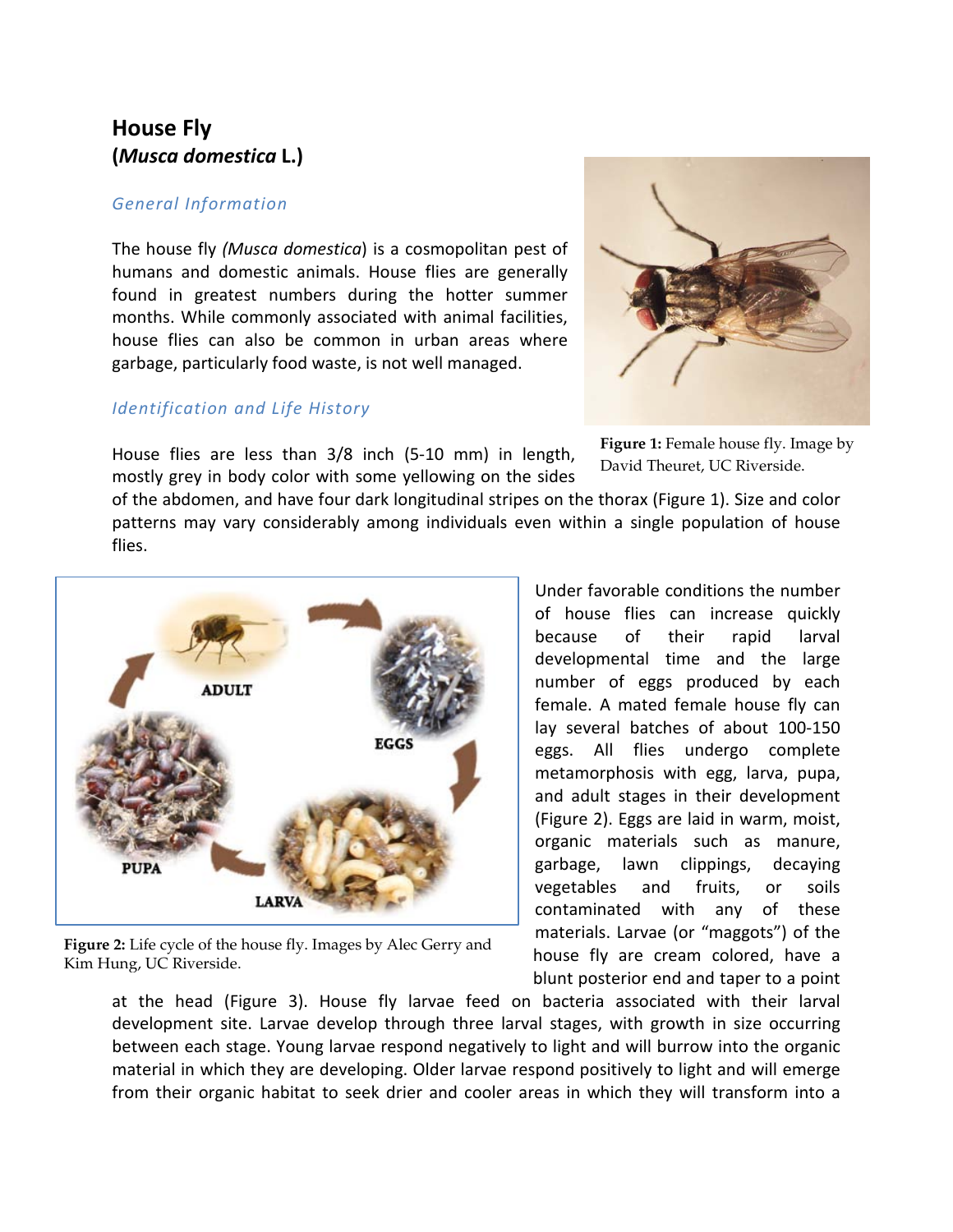

**Figure 3:** Lateral view of third instar house fly larva. Image by Stephanie Leon, UC

pupa. The pupa develops within a puparium which is the hardened outer skeleton ("skin") of the last larval instar. The puparium looks superficially like rodent feces; brown in color and with an oval shape. However, the ends of a puparium are rounded rather than tapered as for most rodent feces and regular striations are notable on the surface (Figure 4). Within the puparium, the pupa transforms into an adult fly. The rate of fly development is dependent upon external temperatures; under optimal summertime conditions, house flies can complete

their development from egg to adult in as little as 7 days.

## *Damage*

House flies can be a nuisance when large numbers of flies disperse from fly development sites (e.g., animal facilities or waste management facilities) and accumulate in areas where they impact human activities. Conflicts can arise between animal operations and nearby homeowners leading to economic loss from lawsuits citing flies as a nuisance. Typically, a proactive fly management program and a good relationship with regional health agencies and neighboring residents can keep conflicts to a minimum.



**Figure 4:** House fly pupa. Image by Stephanie Leon, UC Riverside.

House flies do not bite. Instead, they have sponging mouthparts and eat solid food by first liquefying it with their saliva. Due to their habit of feeding on animal waste, garbage, and human foods, they have been associated with the transmission of several human and animal disease agents. House flies are known to carry bacteria and viruses that cause disease conditions such as diarrhea, cholera, food poisoning, yaws, dysentery, and eye infections.

# *Integrated Pest Management*

*Monitoring:* In any pest management approach, pest population information dictates management decisions such as when and how to control the pest. Pest population abundance must be regularly assessed or monitored so that changes in abundance over time can be readily determined. Pest monitoring methods typically provide a relative assessment of the pest population rather than an actual count of the number of pests in a given area. For this reason, it is important to use standardized monitoring methods so that direct comparisons can be made between different assessment periods. The best monitoring programs use the same methods of measuring fly activity from multiple locations at a single facility for a standard length of time. Results should be recorded and kept for several years in order to evaluate seasonal and longterm trends in pest population abundance. Understanding these trends will help to develop a proactive program for pest control.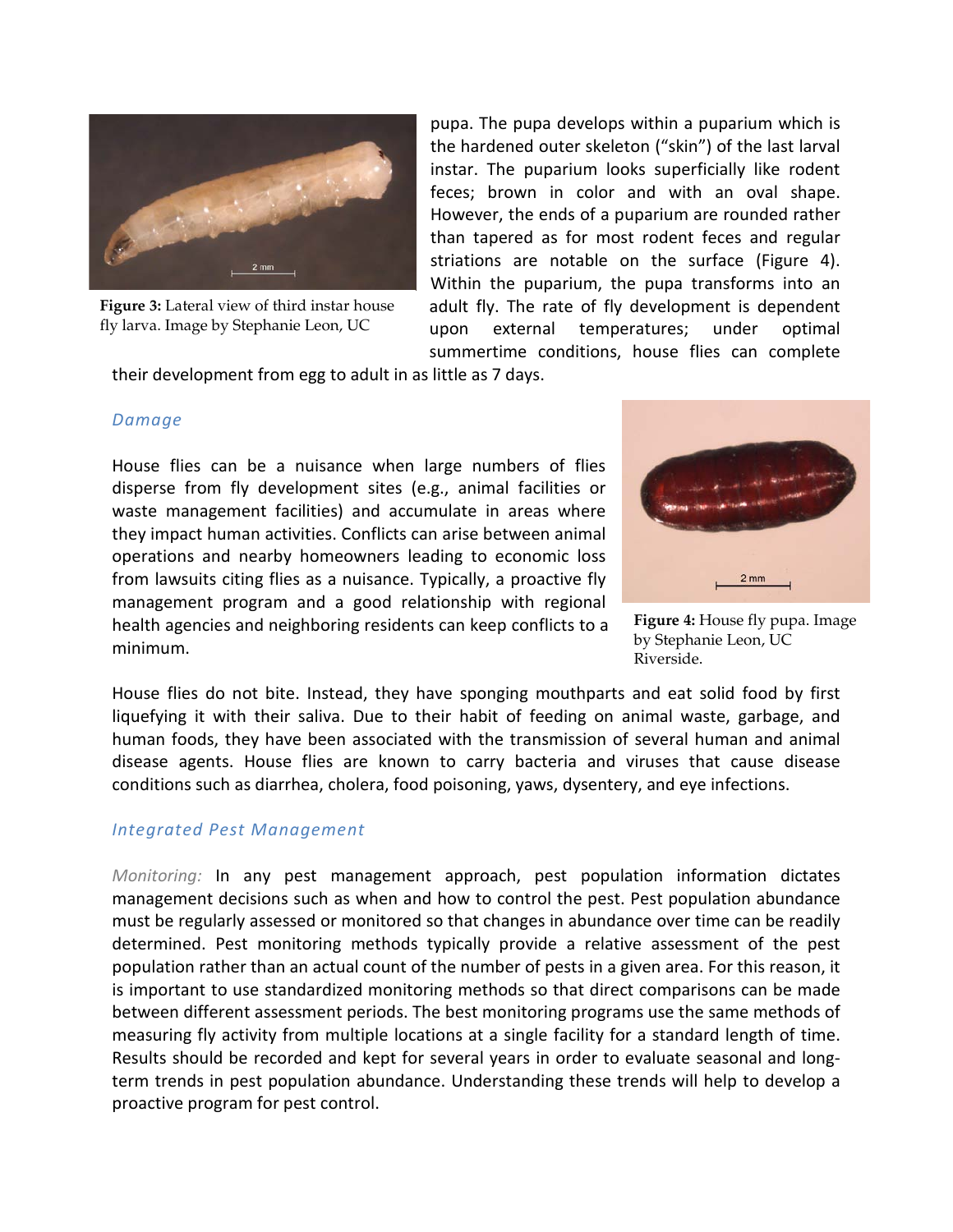Consistent monitoring also provides quantitative data to better address nuisance complaints commonly associated with house fly activity at animal production facilities. Casual observations are subjective, may be misleading, and are rarely helpful to demonstrate effectiveness of control measures.

Methods for monitoring fly activity include sticky traps, odor-baited traps, and spot cards. Sticky traps include colored traps, ribbons, or paper sheets coated with a sticky material to capture flies that land on the trap. Sticky traps should be placed at locations where adult flies are abundant. These traps can be messy and may work poorly in very dusty areas. However, insects that the traps collect are identifiable, making this useful for monitoring different types of flies in the area. Fly traps containing toxic granular bait or stinky liquid bait can also be used to monitor fly activity, but dead flies may be difficult to identify or count and fly resistance to the bait may compromise the monitoring program over time. Spot cards are white index cards that can be placed on vertical surfaces where flies are known to rest. Resting flies leave "spots" on these cards as they regurgitate or excrete components of a recent meal. Stable flies leave similar "spots" on these spot cards so counts probably reflect the combined activity of both fly species. Since flies do not occupy areas around the facility equally at all times, it is best to use these cards in areas of high fly activity during the peak season. The development of a software program (FlySpotter **©**), that will count the spots on cards scanned with any flatbed scanner, has made monitoring fly activity with spot cards more cost efficient.

*Management:* While adult flies are responsible for causing nuisance, the larval stage is the main target for control efforts, and elimination of larval habitat is the preferred method of house fly suppression. Chemical pesticides may be necessary for suppressing adult fly populations in some situations, but they are not a substitute for proper sanitation and aggressive elimination of fly developmental sites. Because flies can quickly develop resistance to insecticides, use them only as a last resort to obtain immediate control of adult flies.

#### *Residential and Food Production Areas*

In almost all cases where house flies are seen inside a building, they have entered from the outside. Therefore, barriers preventing fly access to the building are the first line of defense. Cracks around windows and doors where flies may enter should be sealed. Well-fitted screens will also limit their access to buildings. Poor exclusion and lack of sanitation near buildings are the major contributors to fly problems in an urban setting.

In general, rigorous cleaning of the area surrounding a building will lead to a reduced number of flies by limiting adult fly attractants as well as larval development sites near building entrances. Regularly remove and dispose of organic waste, particularly animal feces, rotting fruit, and food waste. Garbage should not be allowed to accumulate and should be placed into sealed plastic bags. Garbage receptacles should be placed as far from building entrances as possible in order to keep flies attracted to the garbage odors from entering buildings. During warmer weather, increased fly numbers may require more frequent waste removal and sanitation.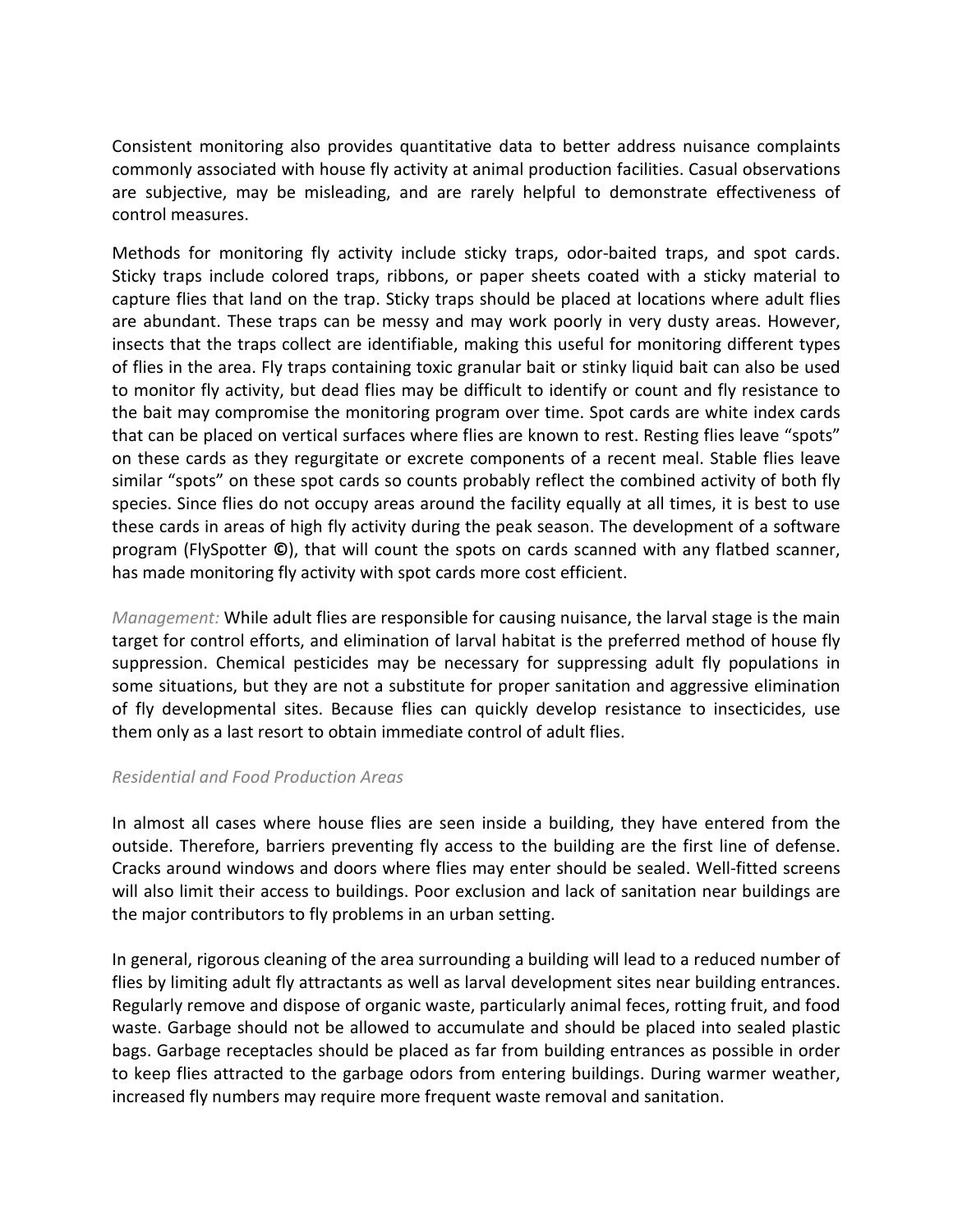Sticky fly papers or ribbons are effective at eliminating a few flies in relatively confined areas, but are not effective enough to manage heavy infestations or to provide control in an outdoor setting. Traps containing fly food attractants can be readily purchased commercially and may remove large numbers of flies when they are not competing with nearby garbage or animal waste. However, the fly attractants used in these traps are quite foul smelling and these traps should be placed at some distance from occupied structures. Fly traps using ultraviolet light as an attractant may be effective when used indoors where they are not competing with daytime sun light, and there are some commercially available models designed for the home or office that present a nice appearance and contain a hidden glue board (Figure 5) onto which attracted flies will become entangled. Of course, for control of just a few flies, the time tested fly swatter is always appropriate! But, do not swat flies in food preparation areas as food may become contaminated with insect body parts.



**Figure 5:** Ultraviolet light trap. Image by Kim Hung, UC Riverside.

Selective use of insecticides against house flies is one component of a fly management program, but should be considered only after non-chemical strategies have been employed. For the typical restaurant or residential home, chemical treatments are not commonly advised to control house flies. However, when sanitation efforts fail to control house flies, a non-residual pyrethrin aerosol and/or toxic fly baits can be used for immediate reduction of adult house

flies. Fly baits should be placed in garbage collection areas or other areas where adult flies are noted to congregate. If the presence of adult house flies is a persistent problem, a

residual insecticide may be applied outside the home or food facility to surfaces such as walls and overhangs that flies use as resting sites.

#### *Animal Facilities*

Management of house flies in animal facilities is considerably more difficult than in urban locations. The continuous and substantial production of animal feces in these facilities can provide an abundance of resources for larval fly development if not managed carefully.

At animal facilities, house flies are best managed through manure sanitation to reduce larval development. Larvae are less mobile and restricted to their developmental habitat (primarily manure), which makes them easier targets for control. When sanitation alone cannot reduce fly numbers sufficiently, chemical or biological control options may also be utilized.

**Cattle Facilities:** Elimination of larval development sites by regular manure removal is essential for reducing house fly abundance. It is particularly important to remove wet manure near watering stations, beneath fence lines, and adjacent to any structures within the pen where manure builds up and cannot be compacted by cattle as they move about their pen. Manure solids generated by screening effluent from flush-lane systems will also produce large numbers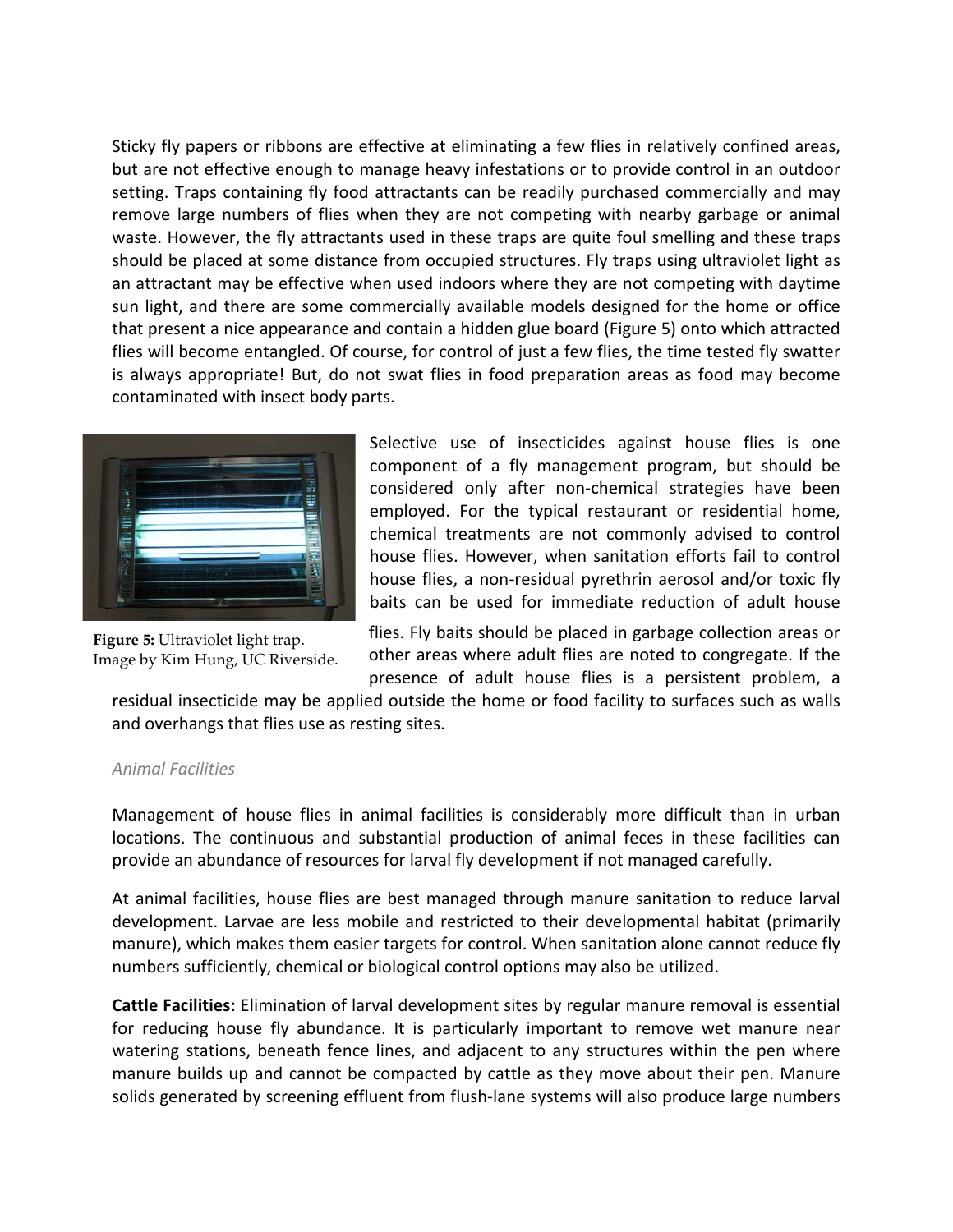of flies if not properly handled. Removed or separated manure should be composted to generate fly lethal temperatures or spread in a thin layer (by harrowing) within the animal pen for rapid drying and to be compacted by animals. Composting manure piles or windrows will need to be turned following rain or other wetting event to prevent fly development in the wetted and cool outer portion of the pile or windrow. Removal of manure buildup within animal pens and at manure separators should occur at least 1-2 times per week during the hotter summer months to prevent immature flies in the manure from completing their development.

Engineering controls to ensure proper drainage of drylot pens and flush lanes are also critical to reducing house fly production. Animal pens should be graded to allow rainwater to drain quickly for more rapid drying of manure within the pen. Drainage channels should be constructed outside drylot pens so that cattle cannot degrade the integrity of these drainage channels to cause pooling of water within the pen. Any water pooling within the pen will result in house fly production.

Poultry Facilities: Manure management in poultry facilities varies with facility design, but removal and rapid drying of wet manure and wet feed is the key to successful fly management in all designs. In high-rise egg-layer operations, manure is often allowed to build up beneath rows of hen cages forming a ridge of manure the length of the cage row (drying and coning method). Fresh, wet feces deposited on top of this ridge are expected to dry quickly reducing the opportunity for fly development. However, if the drying rate of the feces is reduced due to limited air movement, overstocking of birds, high humidity, or sick birds depositing particularly wet feces, then this method will be easily compromised and house fly production can be significant. Weekly removal of bird feces (frequent clean out) followed by composting of the feces or by spreading the feces in a very thin layer to dry quickly is often recommended when fly feces cannot be dried sufficiently beneath hen cages.

**Biological control**: The use of natural enemies, such as predators or pathogens, to reduce pest numbers is called biological control. Under natural conditions, there are several species of parasitoid wasps that lay their eggs on fly pupae, killing the pupae as the parasitoid larvae develop. Some of these parasitoid wasps may be purchased from commercial breeders and released at locations on the animal facility to augment natural populations of these parasitoids. Several species of beetles and mites that prey on fly eggs and larvae are also active under natural conditions. To promote the management of house flies by natural populations of parasitoids and predators, application of broad-spectrum insecticides to manure, where these biological control agents are active, should be avoided. Entomopathogenic fungi that kill flies are also common on animal facilities. However, the efficacy of these fungi depends on temperature and humidity, and the probability of flies being infected with these fungi is low during the hotter summer months when control of flies is most desired. This seasonal variation leaves entomopathogens as an unreliable control method.

**Chemical control:** Most chemical control methods target adult fly populations and should be used when non-chemical methods targeting larval development have failed. Perhaps the mostly commonly used chemical control products are granular baits which combine fly attractants,